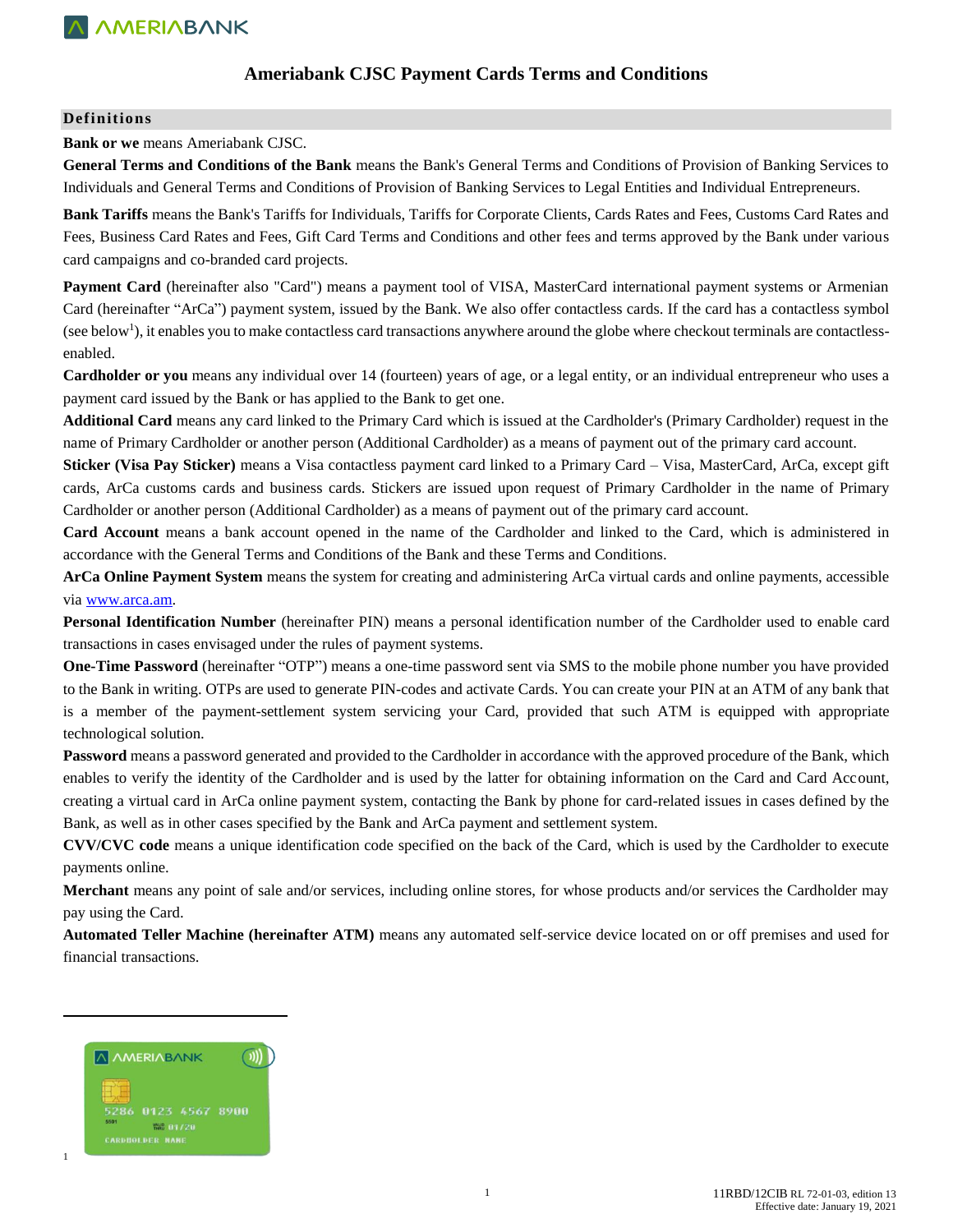**POS-terminal** means an electronic device used for non-cash transactions on Merchants' premises or cash withdrawal and non-cash transactions with the Card on the Bank premises.

**Transaction** means an instruction given by the Cardholder to the Bank to perform an operation with or without direct use of the Card. **Authorization** means approval or authorization of card transaction by the Bank.

**Transaction Date** means the actual date on which the card transaction takes place.

**Transaction Processing Date** means the day on which the transaction is processed by the Bank to the Card Account based on the transaction report presented by respective payment-settlement system or the Cardholder's instruction.

**Stop-List** means the international list of cards, transactions with the use of which can only be executed upon authorization in accordance with the rules of respective payment systems.

Payment Limit means the aggregate limit of card transactions equal to the sum of the Card Account balance and line of credit, including overdraft.

**Over-Limit** means amounts used beyond the Payment Limit, including amounts charged by us where envisaged under the Bank Tariffs, which is your liability to the Bank.

**Card Package** means a set of additional services provided together with certain types of cards as determined by the Bank Tariffs.

Loyalty Point means each of the points accrued to cards issued to individuals in accordance with the terms and conditions of our loyalty program, which can be used to get certain Bank services or a 100% discount on service fee under some of the Bank products.

**Statement** means a report issued by the Bank to the Cardholder showing the transactions via the Card Account (Primary, Additional Cards and Stickers).

**Written or In writing** means a way of submitting instructions or information to the Bank through a document signed by the Cardholder or otherwise authorized by the Cardholder (online/mobile banking, phone banking, etc.) in a way that has been agreed between the Cardholder and the Bank in advance.

**Armenia** means the Republic of Armenia.

### **1. General Provisions**

- 1.1. Payment Card Terms and Conditions of the Bank (hereinafter the "Terms and Conditions") regulate the relationships between you and us during issuance and service of the Card by us and use of the Card by you.
- 1.2. We provide the Card to you based on a properly completed application-agreement form (hereinafter "Application-Agreement") whereby you confirm that you accept these Terms and Conditions.
- 1.3. Any and all instructions of the Cardholder regarding change of terms directly specified in the Application-Agreement (except changes that under the Terms and Conditions cannot be made during the term of Card) should be submitted on the approved template of the Bank. Once effective, all such changes shall supersede any and all previous instructions related to the same subject matter. For the purposes of the Terms and Conditions, instructions submitted under the Application-Agreement and selected terms shall be applicable as amended and modified.
- 1.4. These Terms and Conditions should be read together with the General Terms and Conditions of the Bank. Furthermore, any and all relations between you and the Bank not regulated by these Terms and Conditions shall be regulated by the General Terms and Conditions of the Bank, the Bank Tariffs, binding legal contracts between you and the Bank and the legislation of Armenia. Where not regulated by the legislation of Armenia, such relations shall be regulated by customary business practices.
- 1.5. Fees and/or agreements for specific card types, card campaigns and co-branded projects apply further to these Terms and Conditions and may contain provisions or limitations different from those herein contained.
- 1.6. Certain types of cards may be subject to insurance. The procedure and terms of insurance and compensation payment are defined by the Bank's "Card Insurance Terms" which apply further to these Terms and Conditions.
- 1.7. Any cash flows driven by the use of the Card, including loan proceeds (credits & debits) and use of cash and non-cash funds, shall be regulated by the Terms and Conditions, as well as the rules and terms defined by ArCa, VISA and MasterCard payment systems.
- 1.8. We shall open and administer a Card Account to process the transactions with the Card and, if any, Additional Card(s).
- 1.9. The Card Account shall be opened in the name of the Primary Cardholder.
- 1.10. Card Accounts can be opened in Armenian drams, US dollars or euros.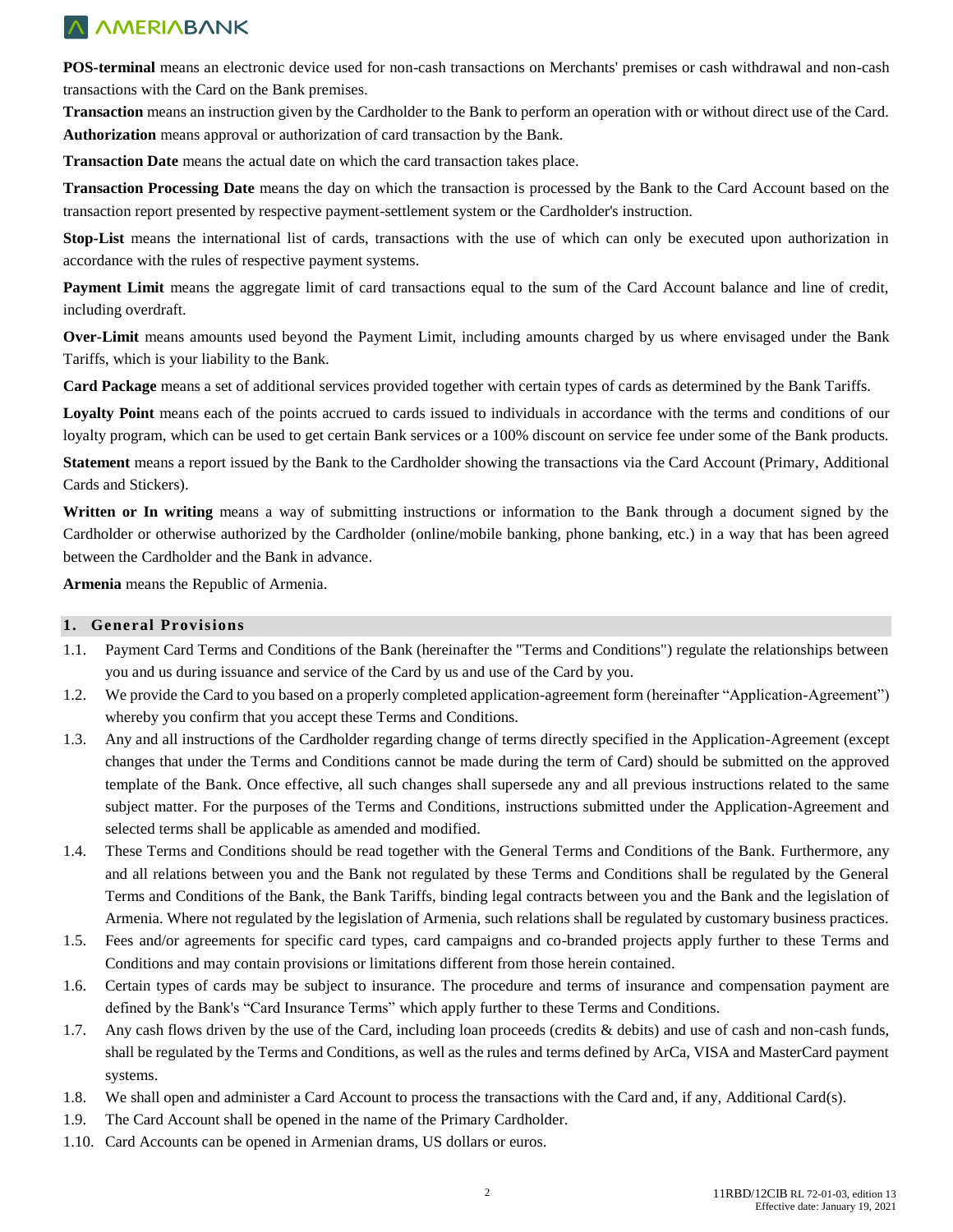- 1.11. You are required to have a current account in Armenian drams to be eligible for a Card.
- 1.12. The Card shall be valid up to the last day of the month indicated on the front of the Card.
- 1.13. The Card is at all times the property of the Bank and should be returned to us upon request.
- 1.14. The Card may not be used for illegal purposes.
- 1.15. We shall not be held liable for any damage or loss you may suffer due to Card Transactions resulting in breach of the rules and requirements herein contained, or use, provision or disclosure of the Card, OTP, PIN, password or information embossed on the Card (Card number, CVV/CVC, validity date) to third parties.
- 1.16. You agree that in case a Card Package is provided to you together with the Card, we may provide your personal data (name, date of birth, ID details, contact data), without any prior notice to you, to the providers of services included in the Card Package.
- 1.17. You (unless you are a holder of gift or business cards) participate in AYO program (the "Program"), under which you are entitled to cashback (partial refund of the money spent by you) on non-cash payments made at the merchants partnering with the Program. The Program is implemented by Best Card LLC in accordance with the Terms of Participation in AYO Program available at Best Card LLC website [\(www.ayocard.am\)](http://www.ayocard.am/). Hereby you agree to join the Terms of Participation in AYO Program which constitute a public offer. You acknowledge that by accepting these Terms and Conditions you also accept that public offer.
- 1.18. For any Card-related inquiries you wish to address by phone, please call +374 10 56 11 11, available 24/7.
- 1.19. Upon expiry we shall reissue the Card in accordance with then-current tariffs and terms of the Bank, unless you notify us in writing about your intention to terminate the Card at least 10 (ten) days prior to expiry date, or your Card has been blocked, or you have outstanding liabilities to the Bank deriving from use of the Card, or we have decided not to reissue the Card.
- 1.20. You can change your PIN-code any time during the term of the Card at an ATM with appropriate functionality. To do this, you should enter your existing and the new PIN-code. While changing the PIN-code, please follow the safety rules of the Bank that are published on our website or have been otherwise made available to you.
- 1.21. If you forget your PIN-code, you can generate a new one by using an OTP, for which you will be required to submit a request using the template approved by the Bank. Otherwise, you can order a new card in accordance with the Bank Tariffs.
- 1.22. While identifying you as a user on the Bank's website, details of the cards issued by Ameriabank may be requested for proper identification of the Cardholder, i.e. you should provide the required card details and enter the OTP sent to the mobile number provided by you to the Bank. Once you've completed the specified identification process, you can fill in loan applications, submit documents, propose loan terms and get loans.

### **2. Card Issuance**

- 2.1. You will receive your Card and PIN in separate sealed envelopes. This does not apply to PIN generation using OTP, in which case you can generate your PIN in accordance with clause 2.4 below after receiving the card.
- 2.2. The Card and PIN shall be provided to you in a manner defined between you and us in advance. Reissued Cards and PINs will be delivered to you in the manner previously agreed between you and the Bank, unless you submit other instruction using the approved form of the Bank.
- 2.3. The process of delivering the Card and PIN (unless the latter is to be generated using an OTP) will take 2 (two) business days upon your application date if the Card is delivered at the head office or any of the Yerevan-based branches, and 7 (seven) business days if the Card is provided outside Yerevan. The Card may be delivered to you in shorter term subject to the Bank Tariffs. If the Card and PIN are delivered to you by postal service, the delivery period shall depend on the terms of the postal service providers.
- 2.4. If you prefer to generate the PIN code yourself, we will send you an OTP via SMS to the mobile phone number you've given us in writing, while you follow the ATM instructions to activate the card. You should type the received OTP in the respective field on the ATM screen, after which you may set your PIN code. If you select using the OTP as a way to receive your PIN code, you will no longer be able to change this manner.
- 2.5. Once you receive the Card and PIN (unless the latter is generated using an OTP), please check that the envelope has not been tampered with or compromised, the Card and PIN are inside the envelope, match your application and the embossed data are correct. If you detect any discrepancy or if PIN generation using an OTP fails (including failure to receive the OTP in time), contact us immediately. If you haven't received the Card within 60 (sixty) days following Card application or reissuance, we shall have the right to close the Card and destroy it.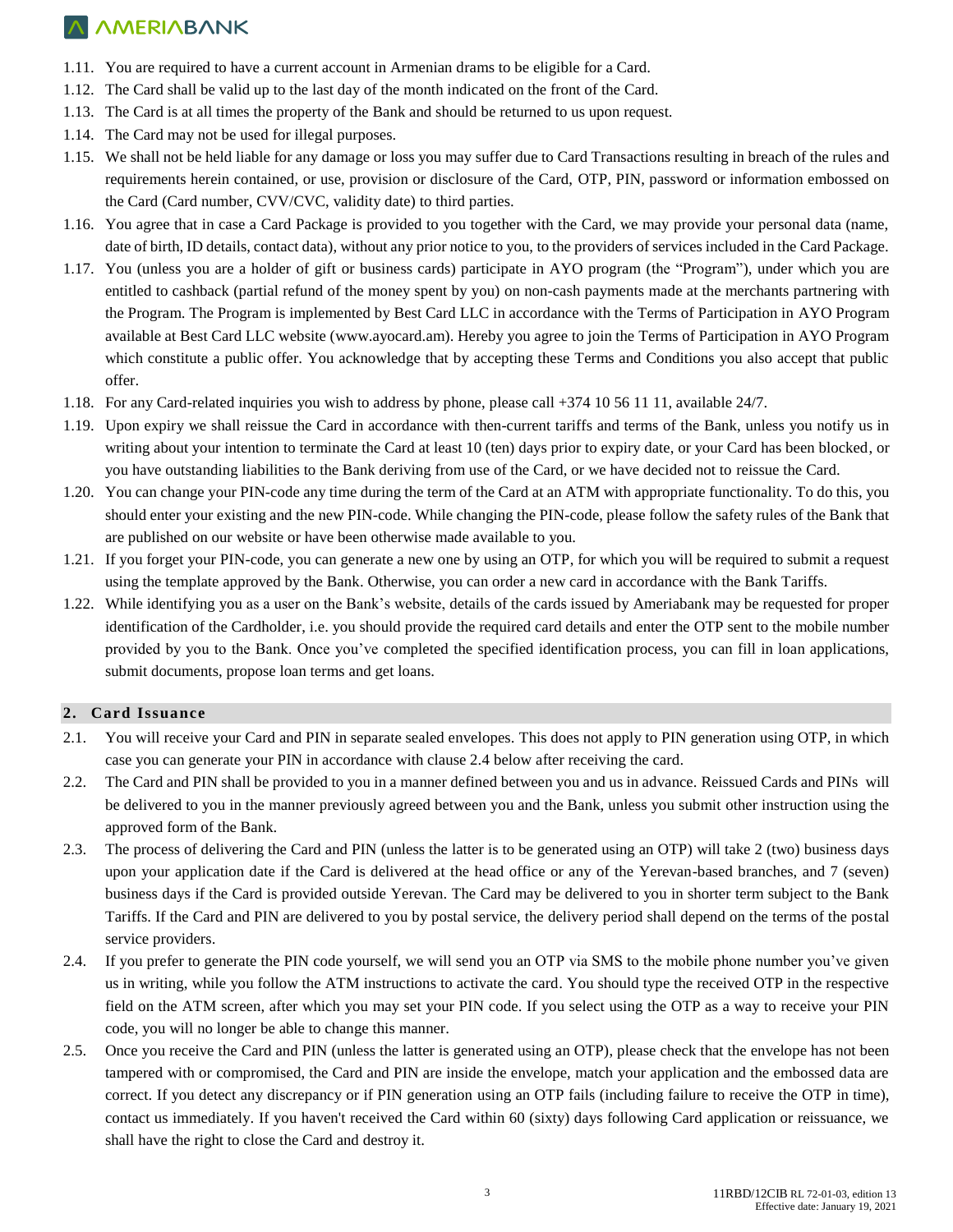- 2.6. If you have chosen Card delivery by a postal/courier service, the Card and PIN will be delivered to you by two different service providers or couriers.
- 2.7. We will charge you for the Card and PIN delivery in accordance with the Bank Tariffs.
- 2.8. If the Card and/or PIN cannot be delivered to you at the designated postal address, the Card and PIN envelops will be returned to us and retained until demanded.
- 2.9. After you have received the Card by postal/courier delivery, you should call the Bank to activate it. If you fail to contact the Bank to activate the Card within 6 (six) months after delivery, the Bank shall be entitled to close the Card.
- 2.10. The Card shall be activated within the following terms:
	- 2.10.1. 1 (one) business day after receipt of the Card and the PIN by the Cardholder, if provided to the Cardholder on the Bank premises,
	- 2.10.2. 1 (one) business day after the Cardholder contacts us and we verify the Cardholder's identity in a proper manner, if the Card is delivered by a postal/courier service,
	- 2.10.3. Upon successful completion of PIN generation using an OTP by the Cardholder.
- 2.11. The validity period of the Card shall be as follows:

| ArCa<br>Classic/ArCa<br>Carrefour<br>Smile card | Cirrus<br>Maestro/Visa<br>$Electron$ <sup>1</sup><br>ArCa Mir | Visa<br>Electron<br>Sticker | MasterCard<br>Standard/Visa<br>Classic | Visa<br>Classic<br>Student | <b>MasterCard</b><br>Gold/Visa<br>Gold | <b>MasterCard</b><br>Platinum/Visa<br>Platinum | Visa<br>Infinite | MasterC<br>ard<br><b>Business</b><br>/Visa<br><b>Business</b> |
|-------------------------------------------------|---------------------------------------------------------------|-----------------------------|----------------------------------------|----------------------------|----------------------------------------|------------------------------------------------|------------------|---------------------------------------------------------------|
| 2 years                                         | 4 years                                                       | 2 years                     | 4 years                                | 4 years                    | 4 years                                | 4 years                                        | 4 years          | 4 years                                                       |

Terms of Additional Cards are in accordance with the terms specified in the table above for each respective type of card.

### **3. Card Use and Security Rules**

- 3.1. You should sign in the designated field on the back of the Card immediately upon receiving it. Absence of signature or its mismatch shall be a legal basis for rejection of card transaction or confiscation of the Card.
- 3.2. When generating new PIN, it is recommended to use as complex PIN as possible. Please avoid using sequential or repeated numbers.
- 3.3. The Card may be used at ATMs, cash withdrawal centers and merchants through terminals and other devices the screens of which or the adjacent territories display information on the service of cards,
	- 3.3.1. such as cash withdrawal, cash deposit, utility payments, etc.,
	- 3.3.2. and symbols of the respective payment systems (ArCa, VISA, MasterCard, etc.) certifying that your Card can be accepted at that particular ATM or merchant.
- 3.4. You solely shall bear all risks of using the Card, OTP, PIN and password.
- 3.5. You may not make the Card, OTP, PIN and password available to a third party. You should take all precautions to ensure that the Card, OTP, PIN, password and the information embossed on the Card are not readily visible or otherwise accessible to other people.
- 3.6. Never write the PIN or OTP on the Card or keep the PIN record and the Card together.
- 3.7. You should enter your PIN only if required to complete the transaction with that particular type of Card through the device you use at that time. The PIN is not required for online payments via Internet (online stores). No need to enter PIN for up to 5 payments under 20,000 AMD or foreign currency equivalent with contactless cards and stickers a day.
- 3.8. Never provide (enter) your PIN while paying via Internet (online stores). If you have disclosed your PIN in an online store, immediately terminate the transaction and contact us to block the Card.
- 3.9. When you enter your PIN-code, please make sure it is not visible to other persons and not recorded by cameras.
- 3.10. Watch closely during the transactions you make at leisure and entertainment facilities. It is recommended that you do not entrust your Card to other persons and do not allow use of the Card out of your sight.
- 3.11. Do not use ATMs, cashing devices and POS-terminals you find suspicious or not reliable, or devices the card readers, keyboard or cash dispensing holes of which are connected to foreign devices, conductors, adhesive tape, etc.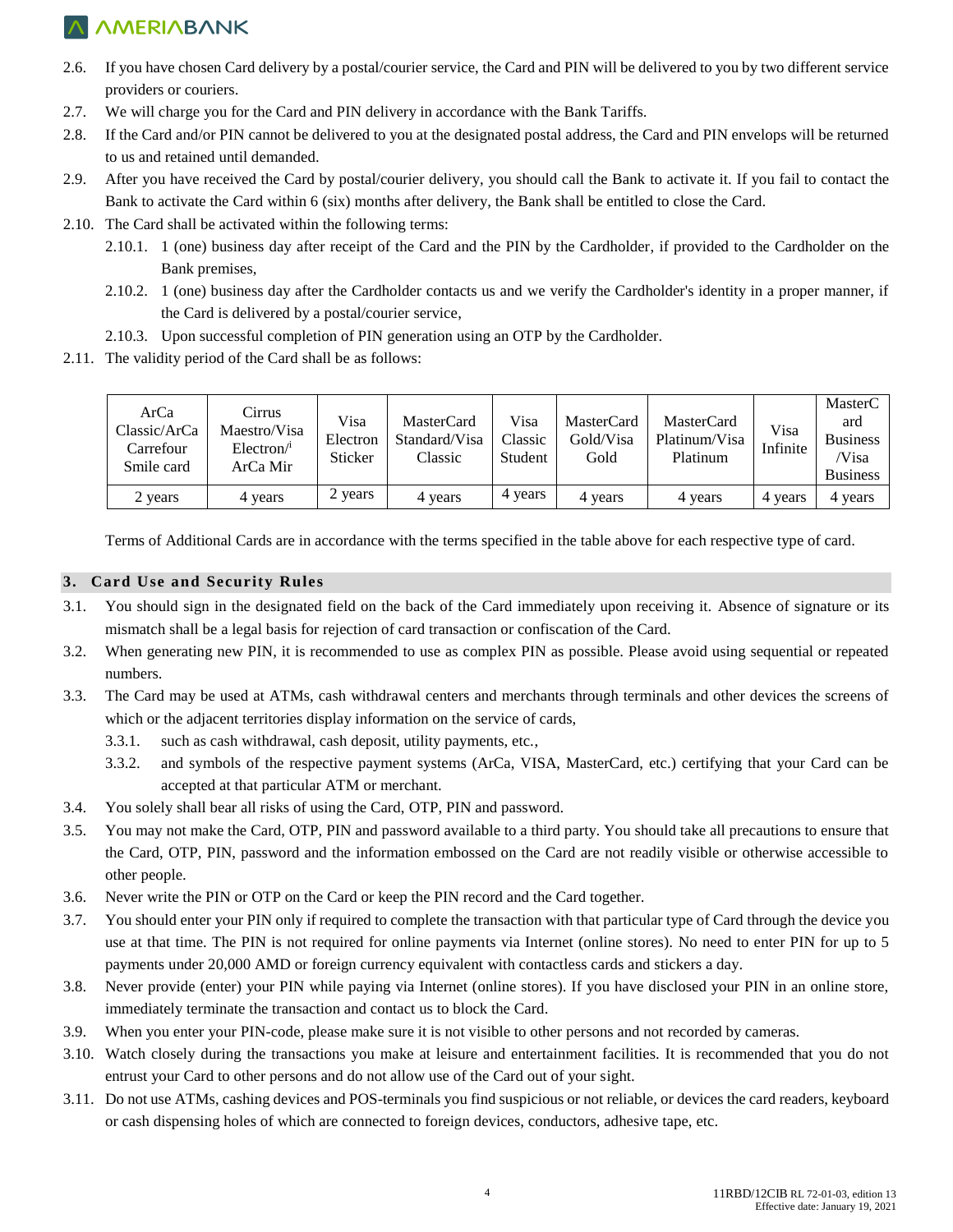- 3.12. When making online payments, etc., you should give preference to secure payment websites. Online gambling casinos and betting websites are considered the most risky channels.
- 3.13. After three consecutive incorrect entries of the PIN the Card will be blocked and/or swallowed by the ATM. The Card may be swallowed by the ATM if you don't take it within 20 (twenty) seconds after it pops out, as well as if there are technical problems with the ATM or if the Card is damaged.
- 3.14. If the ATM does not return the Card after the transaction, but the ATM screen and the receipt do not display the seizure notice, you should immediately call us and make sure that the Card has been blocked. Otherwise the Card should be immediately blocked.
- 3.15. To receive the retained Card back, please contact the Bank. The retained Card shall be returned to you within the following terms:
	- 3.15.1. 2 (two) business days if the ATM is on the premises of our head office or any of the Yerevan-based branches
	- 3.15.2. 4 (four) business days if the ATM is situated in any town where the Bank has a branch
	- 3.15.3. 10 (ten) business days if the ATM is situated in any other town or place where the Bank doesn't have a branch
	- 3.15.4. If your Card has been retained by the ATM of another bank, we will return it to you on the day we receive the Card from the respective bank.
- 3.16. To the extent permitted by law, we shall not be held liable for any direct or indirect losses you may incur through failure or malfunctioning of ATMs, POS-terminals or merchants unless the following conditions are in place at the same time:
	- 3.16.1. The Bank is at fault.
	- 3.16.2. Failure or malfunctioning occurred during working hours of the Bank.
	- 3.16.3. You have visited the head office or any branch of the Bank to withdraw cash available on the Card but were refused the service.

In any case, our liability shall be limited to the actual (direct) loss caused to you.

- 3.17. In case of unauthorized use of the Card or such threat, notify the Bank immediately and request to block the Card.
- 3.18. To improve security of the Card, upon your request we may send you an SMS-alert each time you perform a card transaction. The service is subject to the Bank fees. By consent of the Primary Cardholder SMS-alerts may be sent also to the additional cardholder. SMS-alerts are aimed to boost your chances of preventing fraudulent use of the Card. The Cardholders receive SMS-alerts about all transactions and can immediately report to the Bank any suspicions of fraud thus preventing further illegal use of the Card.
- 3.19. You are required to inform the Bank promptly about any change in your mobile phone number available in our records if you have enrolled for an SMS-notification service or if you access other Bank services (including USSD service). Hereby you agree that if your information becomes known to third parties through you failing to inform us about changes in your phone number, such action shall not be considered disclosure of banking secrecy. The Bank shall not be held liable if the information stored on your mobile device or obtained via it has become known to other people due to access to your phone.
- 3.20. You may make all Card-related settings by yourself (via self-service devices or other distant banking channels (SMS, USSD, online/mobile banking)), which shall be considered your written instruction to the Bank and to the payment organization servicing your card.
- 3.21. Upon receipt of an SMS-alert you should check the transaction amount and status (executed, rejected, etc.). If you suspect fraud, promptly contact the Bank to block the Card.
- 3.22. If you pay online at the websites displaying "VBV/Secure code" logo aimed to increase security of the Card transactions over the Internet, you will have to enter a one-time password you will receive during every such transaction via SMS sent to the mobile number you provided to the Bank. We shall not be held liable if you don't receive the SMS and don't perform the transaction due to any technical or other issue not related to our operations.
- 3.23. To further improve the security of your card transactions, we shall be entitled to change the card transaction and/or authorization procedure by requiring identification codes (one-time passwords, etc.) which will be made available to you either by texting to your mobile number, sending to your email or through other means (token, mobile app, etc.).
- 3.24. To protect yourself against fraudulent transactions, you may at any time during the validity period of the Card set transaction limits depending on the type or geographical coverage of card transactions. The limits shall be applicable only to transactions subject to authorization and shall be effective during the period indicated by you.
- 3.25. For security considerations the Bank can prohibit or restrict card transactions in higher-risk countries.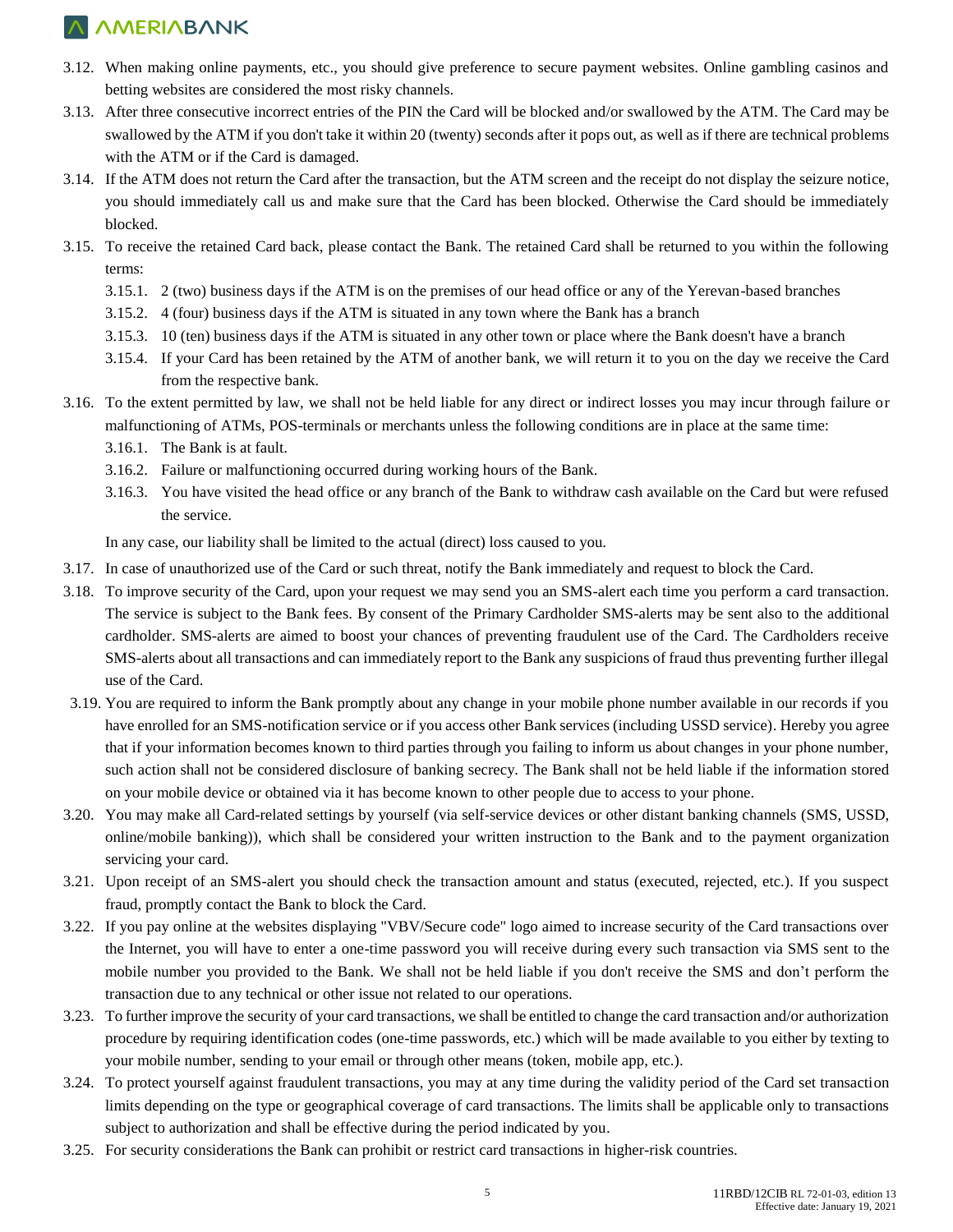- 3.26. We may suspend service of your Card if we have good reason to suspect that the transactions with your Card are fraudulent. Such suspension will be lifted once we receive enough evidence of the authenticity of transactions or sufficient clarifications.
- 3.27. In case of Card closure (cancellation or expiry of the validity period) you must return the Card to the Bank. If for any reason you are unable to return the Card but you have it with you, you should destroy it by cutting through the magnetic stripe and the chip. We shall not be liable for any transactions made with your Card as a result of your failure to return the Card to us.

### **4. Card Loss, Theft or Unauthorized Use**

- 4.1. If the Card has been lost, stolen or used without authorization (or you have such suspicion), please notify us or ArCa Processing Center immediately by any of the means below:
	- 4.1.1. the number specified on the Card, or
	- 4.1.2. (+374 10) 56 11 11, the Bank's 24/7 helpline, or
	- 4.1.3. (+374 10) 59 22 22 (ArCa Processing Center), or
	- 4.1.4. emailing us t[o cardsupport@ameriabank.am](mailto:cardsupport@ameriabank.am) , or
	- 4.1.5. our Internet-Bank platform, during our operational hours, or
	- 4.1.6. visit our headquarters or any branch during our open hours
- 4.2. We will block the Card following your notification of the Card loss, theft or unauthorized use (such suspicion).
- 4.3. The verbal notice of the Card loss, theft or unauthorized use (such suspicion) should be confirmed in writing within reasonable time frames. The Bank shall be deemed duly notified upon receipt of the written notice.
- 4.4. You solely shall be liable for any and all card transactions performed before the loss, theft or unauthorized use of the Card (such suspicion) has been reported to us.
- 4.5. You shall also be liable for the card transactions performed after reporting the loss, theft or unauthorized use of the Card (such suspicion) to us, if such transactions don't require authorization (including over the Internet). To enable chargeback claims under the transactions not requiring authorization, we will place your Card in the Stop-List upon your request within the terms defined by respective payment system. The service is subject to the Bank Tariffs.
- 4.6. The Cardholder shall indemnify the Bank against any losses and damages it may suffer due to the Cardholder's failure to notify the Bank of the Card loss, theft or unauthorized use, as well as due to misuse of the Card by the third parties before notifying the Bank.
- 4.7. We recommend replacing the Card in case of its loss, theft or unauthorized use. If you wish to continue using your compromised Card, you should request the Bank to unblock it. In such cases, any and all liability for the damages and losses you may incur due to the use of the compromised Card shall be borne solely by you.

### **5. Card Transactions**

- 5.1. Unless there are restrictions on the card transactions defined by any Card-specific terms and conditions, rates and fees and/or agreements, you may perform the following card transactions:
	- 5.1.1. deposit cash into the Card via cash-in machines or at our premises
	- 5.1.2. withdraw cash from the Card via cash-dispensing ATMs or POS-terminals
	- 5.1.3. make money transfers via ATMs, at banks, as well as via distant banking systems and ArCA online payment system
	- 5.1.4. pay for goods and services purchased from various merchants (including online stores), without cash
- 5.2. The amount you deposit into your Card through the Bank teller, or by a transfer from a Bank account (other than card accounts) to your Card Account normally becomes available on your online card balance within 10 (ten) minutes, provided there are no technical or software issues at ArCa Processing Center. As a rule such amounts become available on your card account within 10 (ten) minutes.
- 5.3. The amount you deposit into your Card via payment terminals normally become available on your online card balance within 5 (five) minutes, provided there are no technical or software issues at ArCa Processing Center.
- 5.4. The amount you deposit into your Card via ATMs normally become available on your online card balance within 5 (five) minutes, provided there are no technical or software issues at ArCa Processing Center. As a rule such amounts become available on your card account the next business day.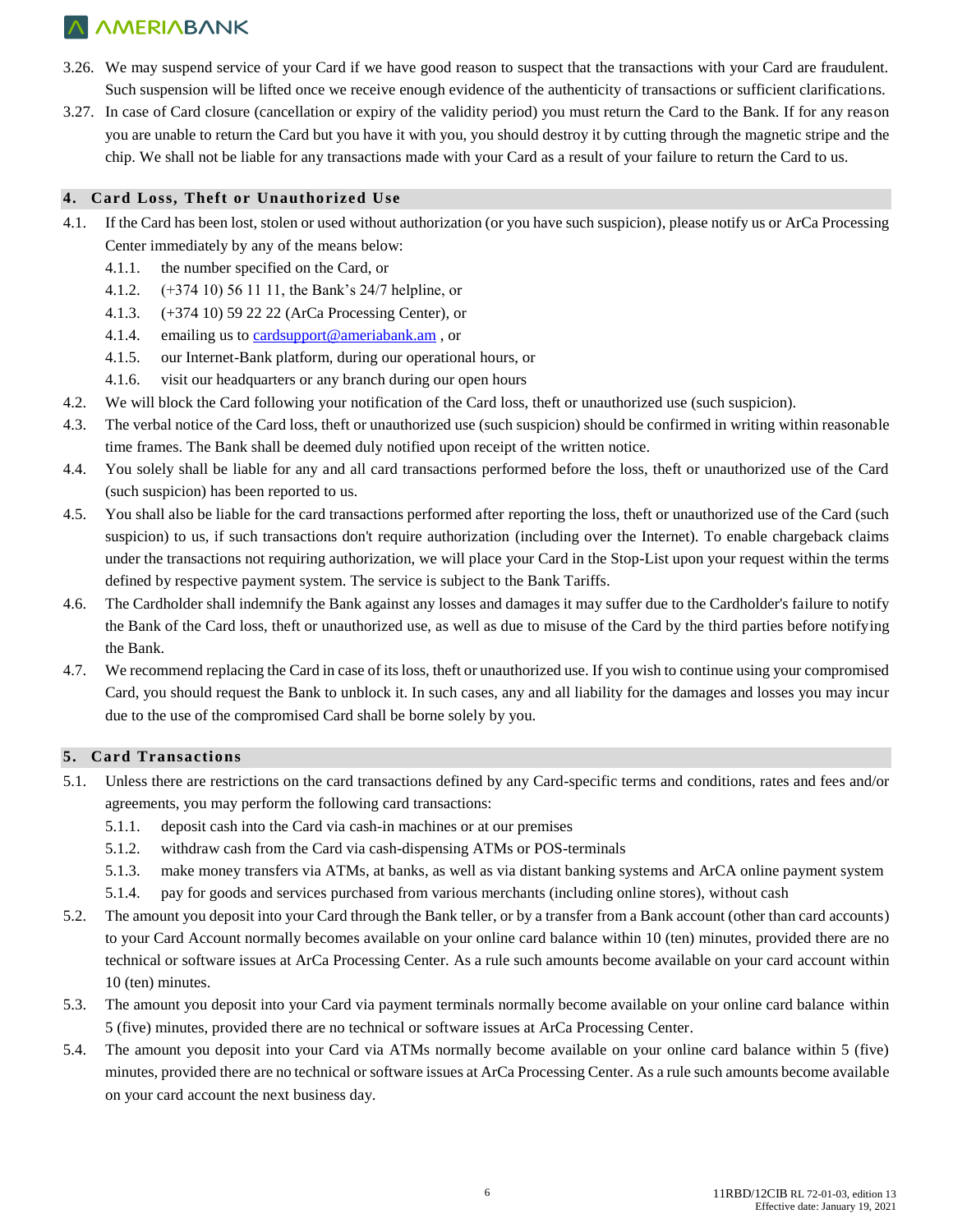- 5.5. Card-to-card transfers via ATMs or ArCa Processing Center are normally completed within 5 (five) minutes, provided there are no technical or software issues at ArCa Processing Center. As a rule, such amounts become available on your card account the next business day.
- 5.6. We will execute your payment orders within the terms defined in the Bank Tariffs.
- 5.7. As a rule, all transfers from card or other bank accounts become available to the Cardholder within the following terms:
	- 5.7.1. before 12:30 p.m. if the amount was received before 11:00 a.m. of the same business day
	- 5.7.2. before 4:30 p.m. if the amount was received before 3:00 p.m. of the same business day
	- 5.7.3. before 6:30 p.m. if the amount was received in the period from 3:00 to 5:00 p.m. of the same business day
- 5.8. The amounts deposited into the Card Account via cash-in machines are activated on the card immediately and normally processed to the account on the next business day. Cash-in ATMs may process deposit transactions with any Card of ArCa payment system irrespective of the currency.
- 5.9. Possibilities and restrictions of cash deposit (cash-in) ATMs with regard to the transaction amount, face value of the banknotes etc., are defined by the machine service providers and/or payment systems and normally displayed on the ATM for your reference.
- 5.10. The transaction amount will be debited to the Card immediately and processed to the Card Account within the following terms: 5.10.1. next business day if the transaction was performed via ArCa system 5.10.2. 2-3 days if the transaction was processed outside ArCa system
- 5.11. The Bank shall not be liable for any losses and damages you may incur if the amount is made available on your Card with interruption or delay or is activated on the Card Account with delay. In particular, due to technical issues, or on the first business day of each month amounts might become available on the Card later than normally.
- 5.12. Maximum cash withdrawal limit and maximum number of card transactions per day are defined in the Bank Tariffs. If you wish to withdraw an amount above the defined cash withdrawal limit, you should contact us and submit an application.
- 5.13. Daily amount withdrawn from the ATMs of Armenia-based banks may not be above AMD 500,000 (five hundred thousand).
- 5.14. We may suspend your card transactions (block the Card) in any of the cases below:
	- 5.14.1. we have information or good reason to believe that the card transaction is not authentic or the Card is being misused
	- 5.14.2. you have outstanding liabilities to us
	- 5.14.3. in other cases defined in the General Terms and Conditions of the Bank
- 5.15. The blocked Card shall be unblocked by us on the same business day when we receive your written request to do so, unless otherwise envisaged under these Terms and Conditions and the General Terms and Conditions of the Bank. If the Card had been blocked at the initiative of the Bank, we shall lift the block on the same day when the reasons for Card blocking are discharged, unless otherwise envisaged under these Terms and Conditions and the General Terms and Conditions of the Bank.
- 5.16. Accrual and charging of Card service fees shall continue during the block period.
- 5.17. Any transaction verified as a transaction with the use of your Card shall be deemed your liability.
- 5.18. The card transaction and the chargeback transaction shall be deemed two different transactions and both shall be shown on your account Statement.
- 5.19. You may obtain duplicates of card transaction proofs at the Bank subject to our Tariffs.

#### **6. Fees and Charges**

- 6.1. You will pay us Card service-related fees specified in the Bank Tariffs unless there is other arrangement between you and us.
- 6.2. The first annual service fee shall be due upon ordering the Card while all the other payments shall be due in advance as prescribed under the Bank Tariffs.
- 6.3. If you use the card and other services under your employer's salary project defined by the Bank, your card and banking services shall be subject to the effective preferential terms and tariffs of the given salary project, as amended from time to time in agreed order and cases.

If you no longer receive your salary via the Bank or your employment agreement has been terminated on any basis, the Bank shall be entitled to fully or partially suspend the preferential terms and tariffs of your card or other banking services provided under the salary project and apply effective terms and tariffs of cards and other banking services from the moment of such termination, or other preferential or special tariffs defined for a particular card type, service or client at the Bank's discretion.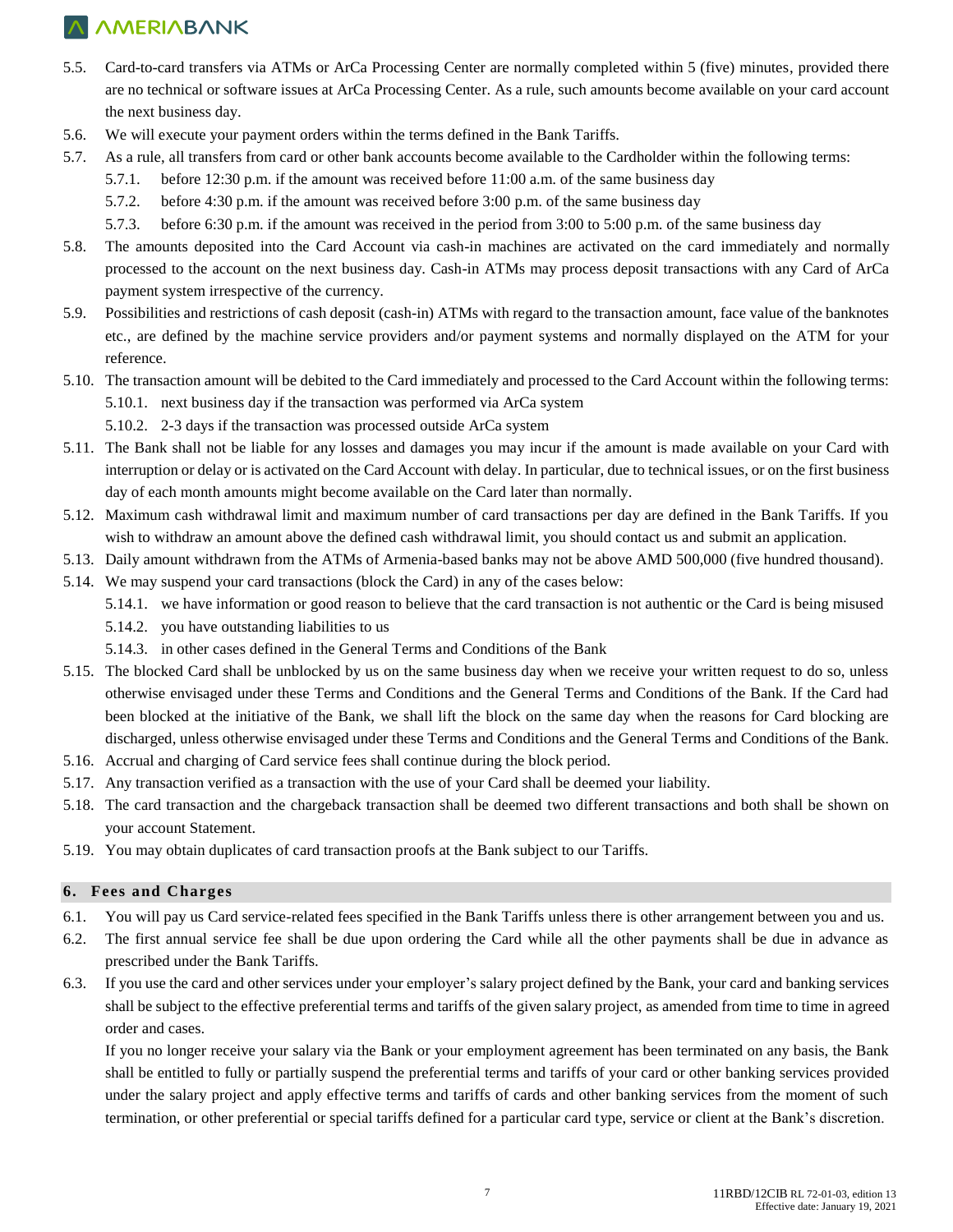- 6.4. If card transactions or service fees go beyond your Payment Limit, your Card Account will be overdrawn, and you will pay an over-limit fee subject to the Bank Tariffs.
- 6.5. We shall charge any and all Card service and other related fees, including the over-limit amounts and over-limit fee, all amounts payable, without further notice to you or payment instruction on your side. The amount will be first charged to your card account, and if there are no funds in such account, to your other accounts with Ameriabank. Furthermore, you should make sure that there are sufficient funds on your bank accounts at all times to make the payments specified in this clause.
- 6.6. Any amounts of canceled transactions refunded to you by the Merchant shall be charged back to your card account after deduction of the chargeback fees (if any). Irrespective of whether or not the amount of canceled transaction was charged back to your account you shall fully repay your liability to the Bank arising out of such transaction.
- 6.7. We shall not be held liable for any fees for services imposed on you and charged to your card account by the Merchant.

### **7. Currency Exchange**

- 7.1. You may perform card transactions both in the Card and a different currency.
- 7.2. If you make a transaction in a currency other than the currency of your Card, it will be converted into the Card Account currency for processing purposes.
- 7.3. Payments in AMD for cards in foreign currencies are made as follows:

| <b>Card currency</b> | <b>Transaction</b> | Conversion                                                                                                                                                                                                                                                                                                                  |  |  |
|----------------------|--------------------|-----------------------------------------------------------------------------------------------------------------------------------------------------------------------------------------------------------------------------------------------------------------------------------------------------------------------------|--|--|
|                      | currency           |                                                                                                                                                                                                                                                                                                                             |  |  |
| USD/EUR              | AMD                | For payments in AMD into foreign currency cards, the AMD amount is<br>exchanged into the card currency at the then effective average market exchange<br>rate declared by the CBA +2%. Transaction is processed based on the Bank's sell<br>rate effective on the banking day preceding the transaction processing date.     |  |  |
| USD/EUR              | AMD                | For amounts charged in AMD to foreign currency cards, the AMD amount is<br>exchanged into the card currency at the then effective average market exchange<br>rate declared by the CBA -2%. Transaction is processed based on the Bank's buy<br>rate effective on the banking day preceding the transaction processing date. |  |  |

- 7.4. We shall not be held liable for any losses you may suffer due to the difference caused by the exchange rates used during conversion.
- 7.5. International transaction amount during transactions with cards issued by the Bank will be converted to the card currency in the following manner:

| <b>Card currency</b> | <b>Transaction</b> | <b>Conversion</b>                                                                            |
|----------------------|--------------------|----------------------------------------------------------------------------------------------|
|                      | currency           |                                                                                              |
| <b>AMD/USD/EUR</b>   | Card currency      | If the transaction currency is the same as card currency, no conversion applies              |
| <b>AMD/EUR</b>       | <b>USD</b>         | The transaction currency is converted into the card currency at the exchange rate            |
|                      |                    | set by the Bank for the banking day preceding the transaction processing date <sup>2</sup> . |
|                      |                    | Furthermore, sell rates apply to outbound transactions, while buy rates apply to the         |
|                      |                    | inbound transactions.                                                                        |
| <b>AMD</b>           | <b>EUR</b>         | The transaction currency is converted into USD by VISA or MasterCard payment                 |
|                      |                    | systems at VISA or MasterCard exchange rates (in case of VISA cards, conversion              |
|                      |                    | from another currency into USD is made at the VISA exchange rate $+2\%$ for                  |
|                      |                    | outbound transactions and VISA exchange rate - 2% for inbound transactions).                 |
|                      |                    | Then USD is converted into card currency at the exchange rate set by the Bank for            |
|                      |                    | the banking day preceding the transaction processing date. Furthermore, sell rates           |
|                      |                    | apply to outbound transactions, while buy rates apply to inbound transactions.               |
| <b>USD</b>           | <b>EUR</b>         | The transaction currency is converted into USD by VISA or MasterCard payment                 |
|                      |                    | systems at VISA or MasterCard exchange rates (in case of VISA cards, conversion              |
|                      |                    | from another currency into USD is made at the VISA exchange rate $+2\%$ for                  |
|                      |                    | outbound transactions and VISA exchange rate - 2% for inbound transactions).                 |
| <b>USD/EUR</b>       | AMD                | The transaction currency is converted into USD by VISA or MasterCard payment                 |
|                      |                    | systems at VISA or MasterCard exchange rates (in case of VISA cards, conversion              |

<sup>&</sup>lt;sup>2</sup> The Bank sets buy and sell rates for all the specified currencies.

 $\overline{a}$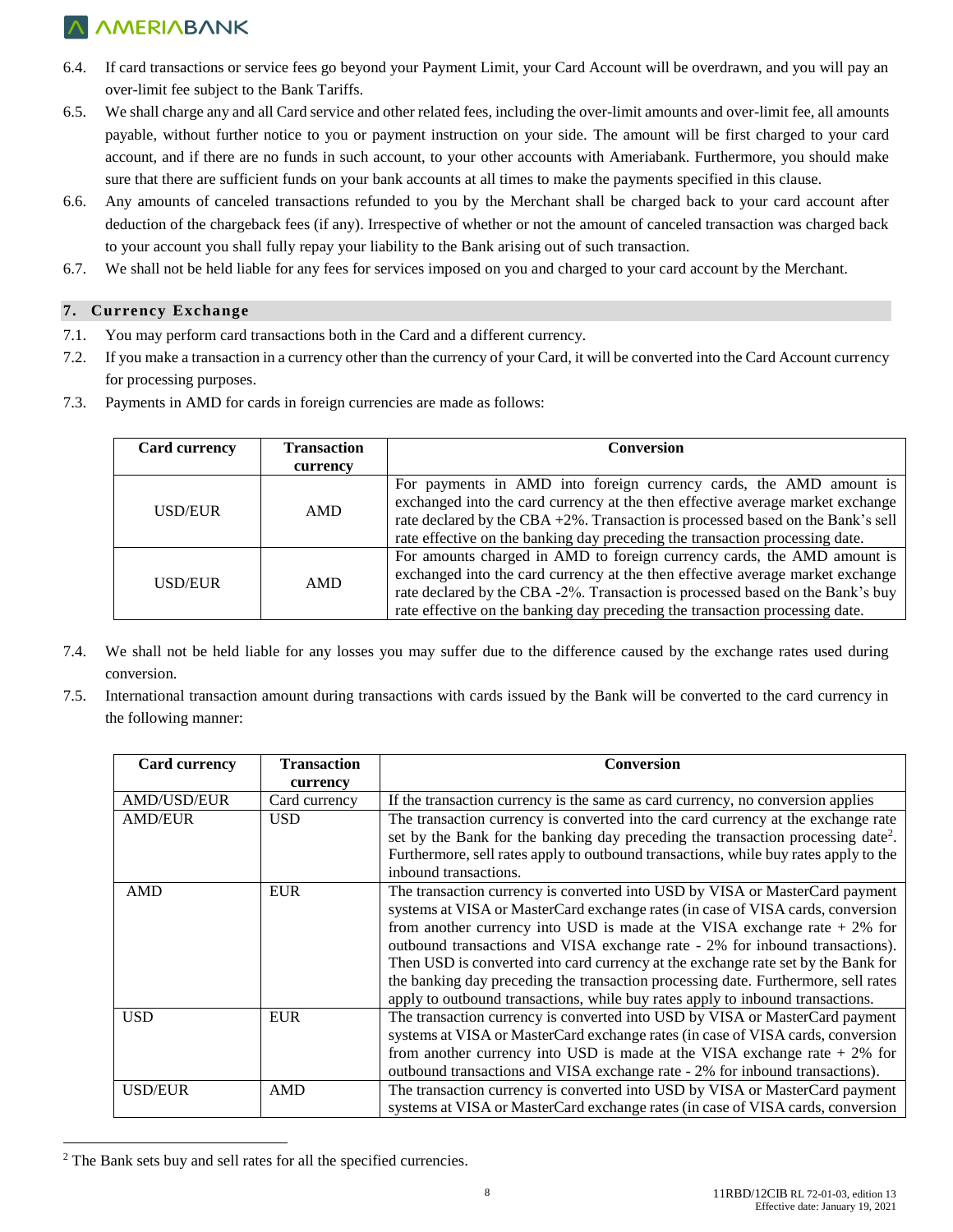|             |                | from another currency into USD is made at the VISA exchange rate $+2\%$ for<br>outbound transactions and VISA exchange rate - 2% for inbound transactions).<br>Then USD is converted into card currency at the exchange rate set by the Bank for<br>the banking day preceding the transaction processing date. Furthermore, sell rates                                                                                                                                                                                                         |
|-------------|----------------|------------------------------------------------------------------------------------------------------------------------------------------------------------------------------------------------------------------------------------------------------------------------------------------------------------------------------------------------------------------------------------------------------------------------------------------------------------------------------------------------------------------------------------------------|
|             |                | apply to outbound transactions, while buy rates apply to inbound transactions.                                                                                                                                                                                                                                                                                                                                                                                                                                                                 |
| AMD/USD/EUR | Other currency | The transaction currency is converted into USD by VISA or MasterCard payment<br>systems (in case of VISA cards, conversion from another currency into USD is<br>made at the VISA exchange rate $+2\%$ for outbound transactions and VISA<br>exchange rate - 2% for inbound transactions). Then USD is converted into card<br>currency at the exchange rate set by the Bank for the day preceding the transaction<br>processing date. Furthermore, sell rates apply to outbound transactions, while buy<br>rates apply to inbound transactions. |

### **8. Statements**

- 8.1. We will provide to you account Statements in the manner and with the frequency determined by you before the 15<sup>th</sup> day of the month following each reporting period, unless otherwise required. The Statement can be withheld in cases defined by the legislation of Armenia.
- 8.2. If you don't dispute the Statement during thirty (30) days after the statement date, it will be deemed accepted by you. If you inform us about your disagreement with Statement entries within the defined term in writing, we shall handle your claim and provide you a complete response within 90 (ninety) days after receiving your claim. Any claims received after the specified period will be handled in accordance with the Armenian legislation, procedures defined by ArCa, VISA and MasterCard payment systems and/or our internal regulations.

### **9. Disputing**

- 9.1. If you have any objections or disagreement with regard to the card transactions, you may file a chargeback application with us not later than within 30 (thirty) days following receipt of the Statement. You should enclose supporting documents together with the application and any other information we may reasonably request.
- 9.2. You may also file a chargeback application if the transaction you made at the Merchant has been canceled but the Merchant failed to return the amount of the canceled transactions within the set period or within the terms below:
	- 9.2.1. 10 days upon transaction cancellation if the transaction was made in Armenia
	- 9.2.2. 30 days if the transaction was made in other countries
- 9.3. We shall not be liable for your card transactions, however, we'll use our best efforts to help you in resolving the issue. Failure to resolve the issue shall not release you from your liabilities to the Bank.
- 9.4. Disputing of transactions made at Merchants shall not be considered a complaint or a claim against the Bank and our actions shall be limited to intermediation and facilitation only.
- 9.5. If the investigation shows that you did make the disputed transaction or the transaction is a result of breach of Card rules, you will be charged a fee pursuant to the Bank Tariffs.
- 9.6. We will respond to your chargeback application within the following terms:
	- 9.6.1. 40 (forty) days upon receipt of the application if the transaction was made via ArCa payment system (except for the case specified in clause 9.7)
	- 9.6.2. 60 (sixty) days upon receipt of the application if the transaction was made via international payment systems
	- 9.6.3. 10 (ten) business days upon receipt of the application for cash withdrawal or cash deposit transactions via our ATMs (if the ATM hasn't dispensed the cash, but the amount was debited to your account; or you have loaded cash into your Card but the amount was not credited to your account)
- 9.7. Where chargeback is requested for contactless card transactions the Bank shall compensate for the amounts debited to the Cardholder's account within 5 (five) business days upon receiving the Cardholder's chargeback application.

#### **10. Additional Card**

10.1. The Cardholder (Primary Cardholder) may request the Bank to issue Additional Cards linked to the Primary Card in the name of the Primary Cardholder or another person.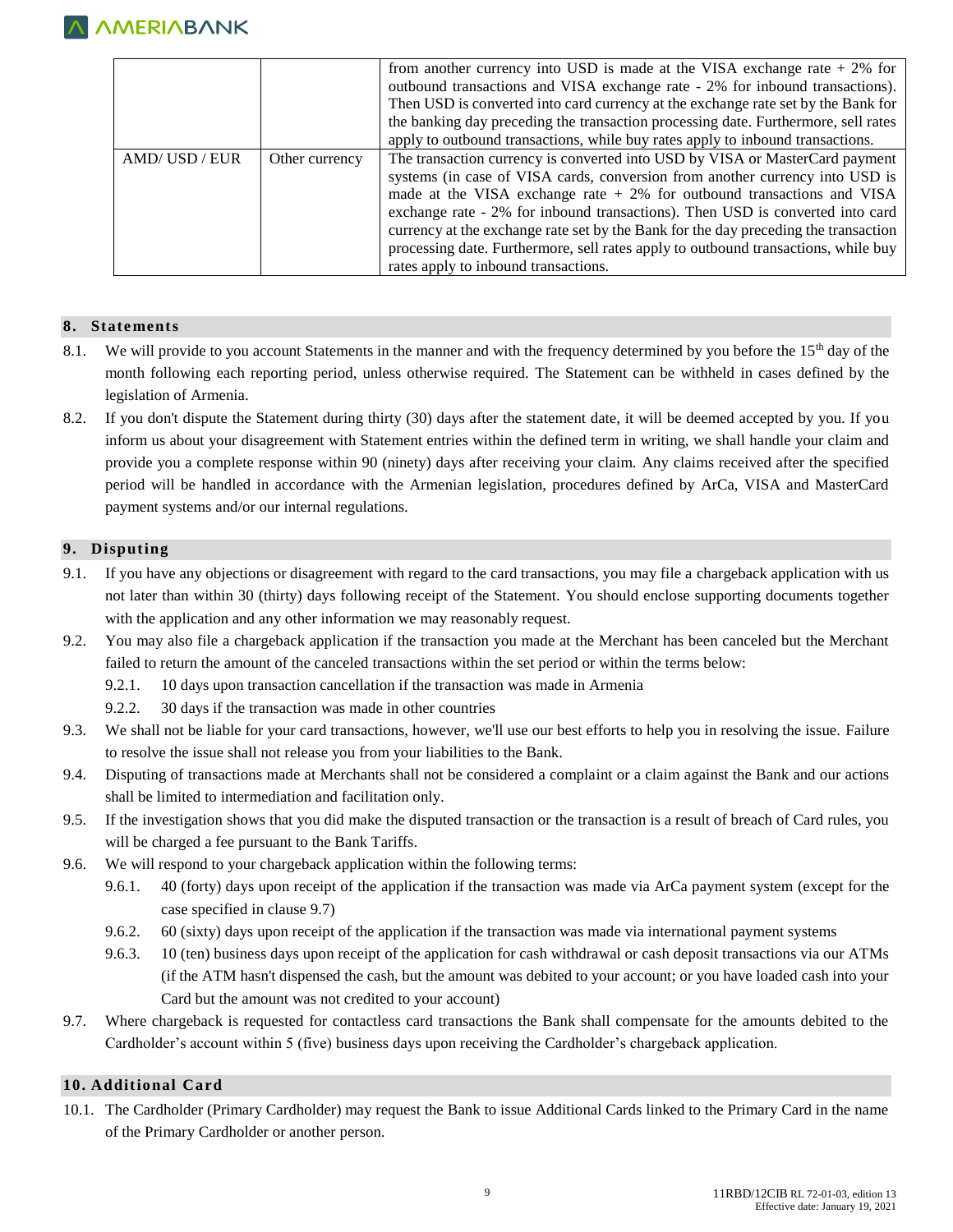- 10.2. The type of the Additional Card may differ from that of the Primary Card but it should be of the same or lower grade. Contactless Sticker may be used as option of an Additional Card.
- 10.3. Any Additional Card linked to a credit Card shall be a credit Card, too.
- 10.4. No separate password will be required for the Additional Card. All Additional Card transactions requiring entry of a password should be performed by the Primary Cardholder using the password of the Primary Card.
- 10.5. If the Additional Card is delivered by a postal/courier service, the Primary Cardholder should contact the Bank to confirm receipt of the Card and PIN in the manner described in these Terms and Conditions.
- 10.6. All transactions with the Additional Card shall be processed to the Primary Card Account.
- 10.7. Total transactions with the Primary and Additional Cards should not exceed the Payment Limit of the Primary Card.
- 10.8. The Primary Cardholder may assign a separate monthly Payment Limit to each Additional Card.
- 10.9. All liabilities deriving from the use of the Primary and Additional Cards shall be deemed the Primary Cardholder's liability to the Bank.
- 10.10. Upon expiry of the validity period of the Additional Card, we will reissue the Additional Card in accordance with these Terms and Conditions. We may provide the reissued Additional Card to the Additional Cardholder without any notice to the Primary Cardholder.
- 10.11. Additional Cardholder must notify us about death, incapacity, insolvency or bankruptcy of the Primary Cardholder and not use the Card if such circumstances have become known to him/her.
- 10.12. Stickers enable cardholders to make contactless payments using Visa Pay Wave technology anywhere across the world where contactless payments are accepted as well as at points of sale where it is technically possible to apply and support contactless payments and stickers. Sticker cannot be used for online transactions and should not be stuck to the surface of the objects (such as phones, etc.) having metal radio shielding parts.

### **11. Card Closure**

- 11.1. Subject to these Terms and Conditions and approved internal regulations and bylaws of the Bank, we have the right to terminate any and all card transactions (cancel the Card) and close your Card Account in the following cases:
	- 11.1.1. if you have outstanding liabilities arising out of the Card use, which were not paid by you within 30 (thirty) or more days upon receipt of the Statement showing such transactions
	- 11.1.2. if you have other outstanding liabilities to the Bank
	- 11.1.3. in case of decease or bankruptcy of the Cardholder, based on properly documented notice of such fact
- 11.1.4. in other cases prescribed under the Terms and Conditions, our General Terms and Conditions and Armenian legislation
- 11.2. Whenever a Card is closed, all Additional Cards are closed, too.
- 11.3. In case of the Card closure you must return the Card and the Card Package, if any, to us.
- 11.4. If we close the Card at our initiative, we may request you to pay all outstanding liabilities you have to the Bank.
- 11.5. You have the right to cancel the Card and close the Card Account at your sole discretion, giving us prior written notice and paying all Card-related liabilities to the Bank in full.
- 11.6. The Additional Card may be closed both by the Primary Cardholder and the Additional Cardholder.
- 11.7. In case of termination of the Card and/or Card Package before the expiry date the charged service fee will not be refundable.
- 11.8. Card closure shall not terminate your outstanding liabilities to the Bank, including interest and penalties accrued.
- 11.9. In case of Card closure you will also be required to pay all dues under the transactions made before the closure date but reported to us after Card closure.
- 11.10. After 3 (three) business days upon Card closure and processing all Card-related transactions to your Card Account we will transfer the remaining balance on your Card Account to your other accounts with the Bank in the following order, depending on the availability of accounts:
	- 11.10.1. current account in the same currency
	- 11.10.2. other Card Account in the same currency
	- 11.10.3. current account in Armenian drams
	- 11.10.4. other Card Account in Armenian drams
	- 11.10.5. other current account in foreign currency
	- 11.10.6. other Card Account in foreign currency